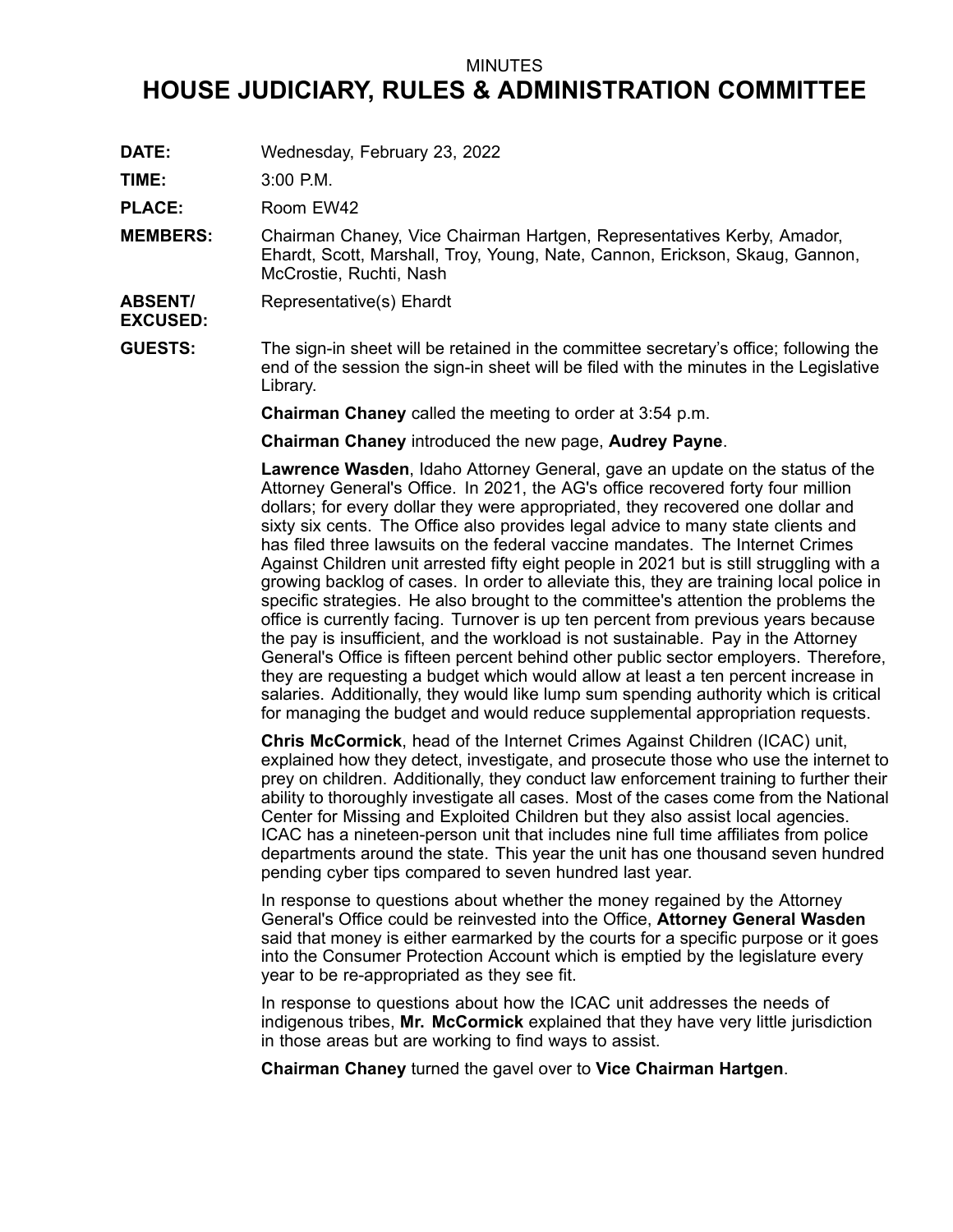**H 599: Rep. Chaney** presented **H 599** which provides the courts the tools necessary to intervene in an attempted abduction. This legislation would not create any new right to issue <sup>a</sup> custody order, it would not create any new basis for requesting <sup>a</sup> custody order, and would not add to the ability of the courts to intervene in child custody matters. It provides some improved support for law enforcement to recover individuals.

> **Dayton Lynch**, Legal Counsel for the National Center for Missing and Exploited Children (NCMEC), said this legislation would add to existing law to provide measures for the prevention of child abductions in Idaho by identifying those who are at risk of family abduction and preventing that abduction from taking place. The law also includes statutory safeguards to prevent the measures from being misused.

In response to questions about possible additional burdens on the courts, **Mr. Lynch** said the court would have to review the petitions and determine the risk. However, there would be <sup>a</sup> framework for problems they already work with so there wouldn't be an additional burden.

In response to questions about similar laws in other states, **Mr. Lynch** said currently fifteen states have adopted similar laws.

**Rep. Chaney** declared Rule 80 and further explained these cases will ultimately end up in the courts, but this legislation would prevent the abduction from actually taking place.

In response to questions about how this legislation would keep from incriminating innocent parents, **Rep. Chaney** said each case would be examined based on <sup>a</sup> list of factors used to determine the risk and on <sup>a</sup> preponderance of evidence. The only people with grounds to file these petitions are those with equal or superior parental rights. This would allow for turning over the child's passport temporarily until the case comes before the court. Currently, nothing will be done for twenty-four hours after the parent has left with the child and at that point, <sup>a</sup> motion for contempt of court will be filed but nothing will come of that for three or more months. This legislation would allow for faster action while still requiring <sup>a</sup> high level of evidence.

**Mr. Lynch** said that imminent cases have <sup>a</sup> very high burden and only in these cases can <sup>a</sup> child be removed from the custody of the abducting parent. Other cases take more time to determine the risk of that particular situation. Additionally, the list of factors used to evaluate risk is based on research determining early risk factors for family abduction. There have been very few issues with this in the other states where it has been enacted.

**UNANIMOUS CONSENT Rep. Gannon** asked unanimous consent that **H 599** be moved to the bottom of the agenda. There being no objection, the request was granted.

**REQUEST:**

**H 499: Rep. Chaney** presented **H 499** which would amend existing law to allow emergency communications officers to be included in the PERSI Rule of 80 classification. He explained that the intense concentration, pressure, multitasking, and physical alertness required of <sup>a</sup> dispatch officer cannot be continued for the years required to reach rule of 90. At present, no one in this position has made it to full retirement.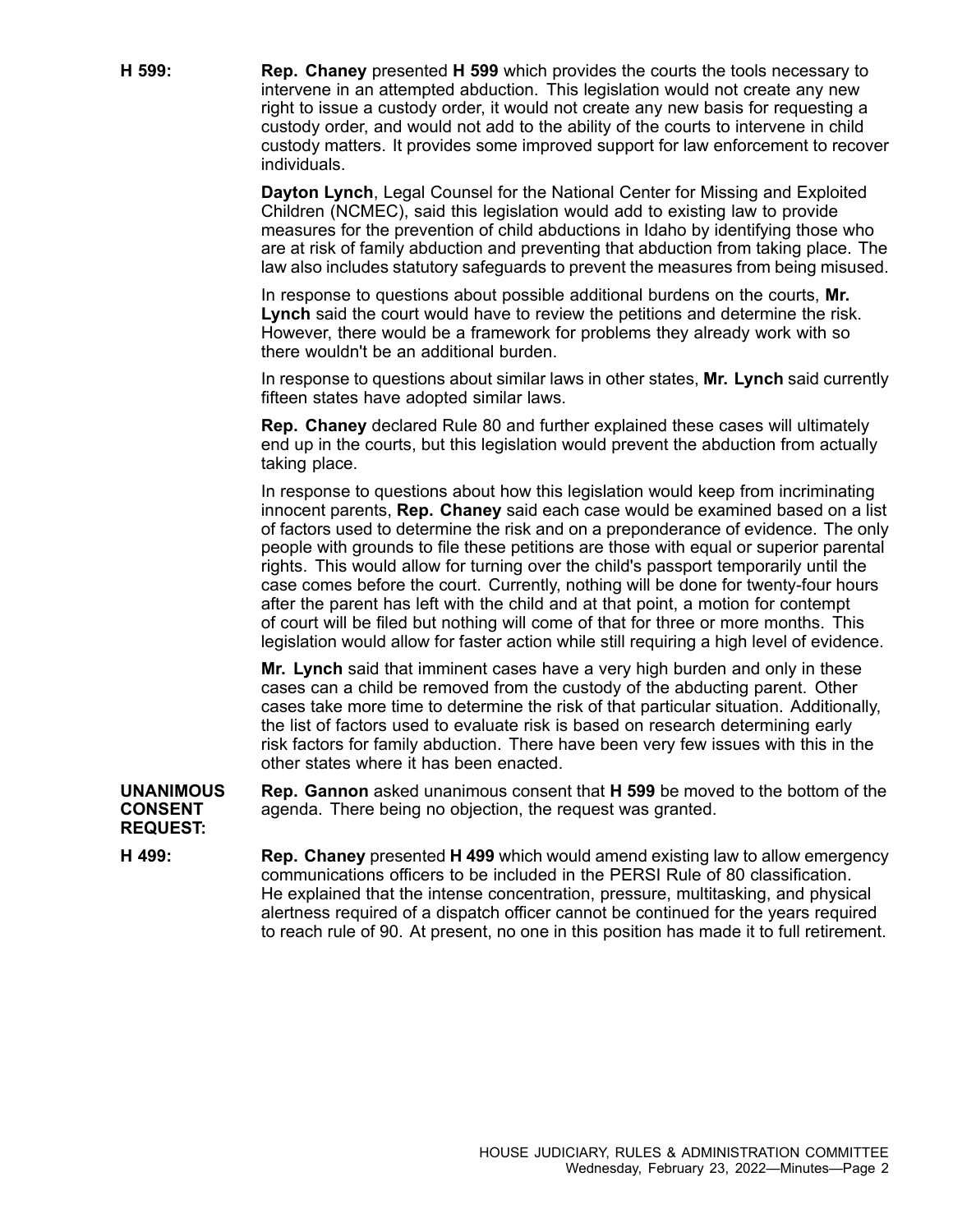**Fred Birnbaum**, Idaho Freedom Foundation, spoke **in opposition** to **H 499** because using stress as the qualifying factor for Rule of 80 would open it to <sup>a</sup> multitude of other positions. He argued that the cost will be born primarily by the employer and this could affect the General Fund. Additionally, with the labor force participation rate declining, it is unwise to encourage more people to leave the workforce earlier. The Rule of 80 should be restricted to those who are risking their lives because when these people reach <sup>a</sup> certain age they are no longer capable of carrying <sup>a</sup> person out of <sup>a</sup> burning building or chasing and wrestling <sup>a</sup> suspect to the ground.

**Robin Stellers**, Director of the Blaine County Emergency Communications, testified **in support** of **H 499** explaining the difficulties of working as <sup>a</sup> dispatch officer. These individuals are POST-certified and recognized as first responders. Workers' compensation recognizes PTSD as an injury caused by the work.

**Cara Murray**, **Joe Huff**, president of the Idaho Police Chiefs Association, and **Cortney Lyskoski** spoke **in support** of **H 499** because at <sup>a</sup> certain age or point <sup>a</sup> person is not able to do this work. It takes extreme multitasking abilities, focus, and quick decision-making. In order to keep the public safe, these people need to be allowed to retire early.

**Murphy Olmstead**, Lobbyist representing the Idaho Sheriffs Association, testified **in support** of **H 499** and explained there are forty-six primary dispatch centers and five hundred eighty dispatchers in Idaho. This legislation would help attract and retain employees in <sup>a</sup> critical field.

**Michael Sandvig**, president emeritus of the State organization of the National Alliance on Mental Illness, spoke **in support** of **H 499** because this position is trying on the mental health of the dispatcher. They need to be able to retire when they are not able to perform the job anymore.

**Rep. Chaney** closed by saying this legislation would provide hope and give dispatchers <sup>a</sup> reasonable time to perform their job knowing they will be able to make it to retirement.

**MOTION: Rep. Marshall** made <sup>a</sup> motion to send **H 499** to the floor with <sup>a</sup> **DO PASS** recommendation. **Motion carried by voice vote**. **Rep. Chaney** will sponsor the bill on the floor.

**Vice Chairman Hartgen** turned the gavel over to **Chairman Chaney**.

**H 620: Rep. Erickson** and **Rep. Green** presented **H 620** explaining this legislation would amend existing law to provide that booking photographs shall not be made public in certain instances and to outline those exceptions. The mugshot would not be released before preliminary hearing and adjudications, especially in cases where mental health negatively affects <sup>a</sup> person's ability to work.

> **Murphy Olmstead**, Lobbyist representing the Idaho Sheriffs Association, spoke **in opposition** to **H 620** because mugshots are tools law enforcement officers use to discover information and otherwise perform their duties. Additionally, this would require law enforcements officers to hire someone to change their IT departments.

**Jeri DeLange**, **Roni Ramos**, National Association of Social Workers, and **Beth Markley**, National Association of Mental Illness, spoke **in support** of **H 620** because publishing the mugshot gives the public <sup>a</sup> chance to convict people before they are adjudicated. It creates <sup>a</sup> stigma that is very difficult to overcome and can be particularly damaging to those who are already experiencing mental health difficulties.